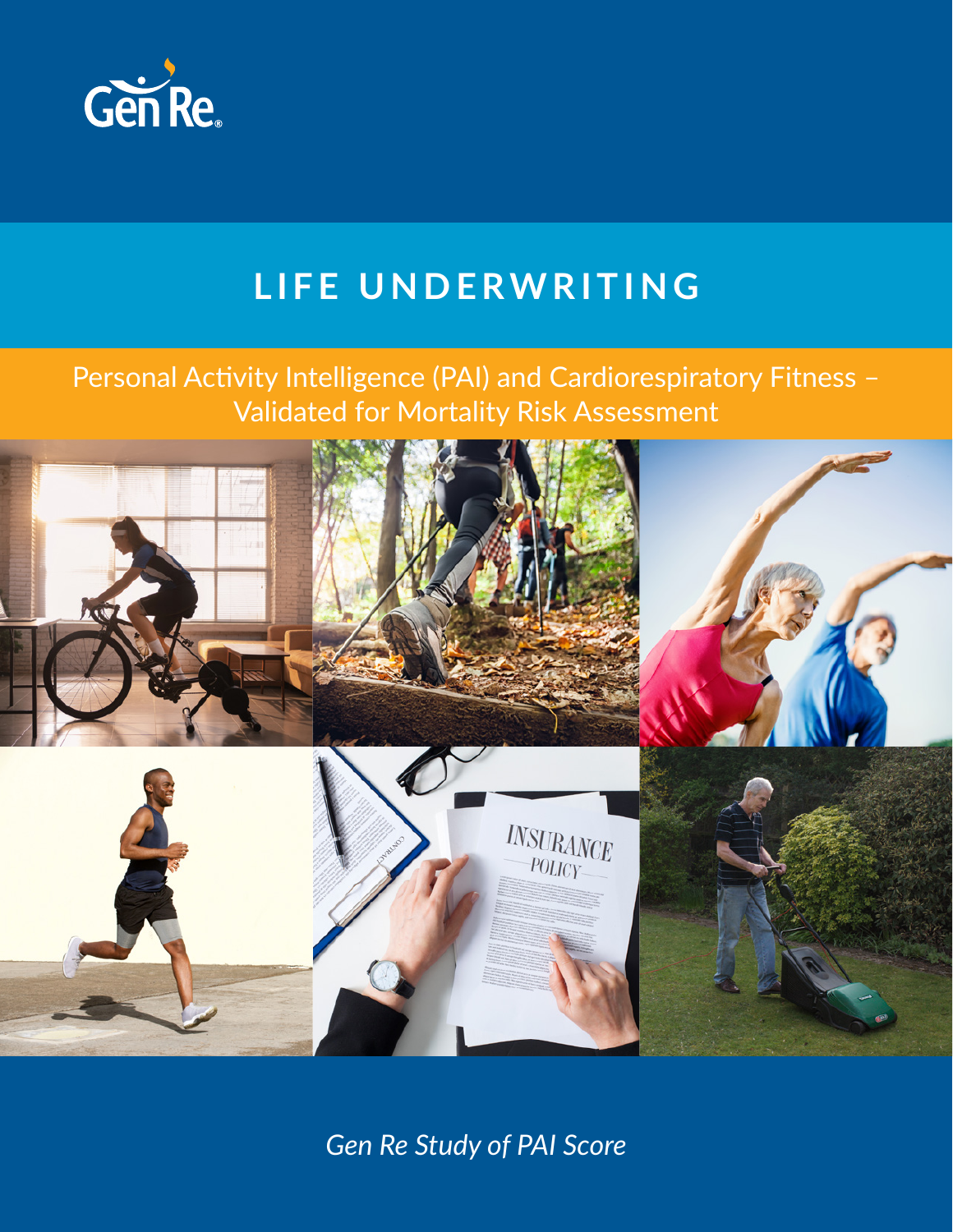Can activity algorithms be used to assess and predict mortality risk in Life insurance underwriting?

Gen Re's research in this area evaluates the metrics and usefulness of certain tools to effectively discriminate mortality risk in an insurance setting.

To learn more about our study and PAI Health metrics and software solutions, **[contact u](https://knowledge.genre.com/gen-re-life-health-marketing-team)s**.

To learn more about PAI Health, visit **[paihealth.com](https://www.paihealth.com/)**.

## **AUTHORS**

Thomas Ashley, MD, FACP *Chief Medical Director*  tashley@genre.com

Jean-Marc Fix, FSA, MAAA *VP, Head of Actuarial Research & Development*  jean-marc.fix@genre.com

Yvonne Ren, FSA *AVP, Actuarial Research & Development* yren@genre.com

### **CONTENTS**

| Overview    | 3 |
|-------------|---|
| Methods     | 4 |
| Analysis    | 5 |
| Results     | 6 |
| Conclusions |   |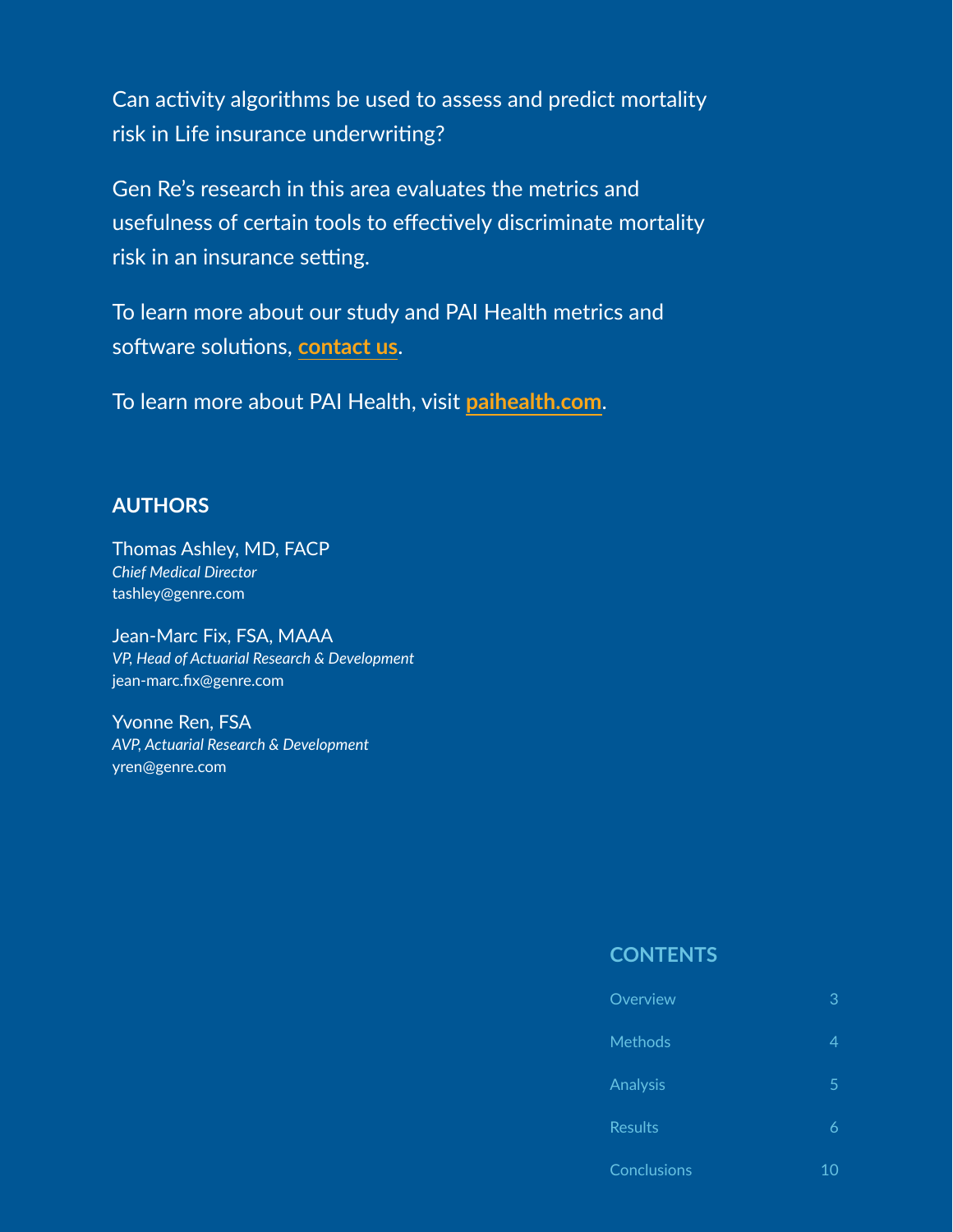# Personal Activity Intelligence (PAI) and Cardiorespiratory Fitness Validated for Mortality Risk Assessment

# **OVERVIEW**

# **Physical Activity**

Regular physical activity has many benefits, including lowering the risk of cardiovascular disease mortality and all-cause mortality, as well as hypertension, type 2 diabetes, adverse lipid profiles, cancers (including breast, colon, lung), dementia, anxiety, and depression.<sup>1</sup>

Physical activity of sufficient intensity, duration and frequency improves cardiorespiratory fitness (CRF), which is recommended as a clinical vital sign by the American Heart Association. Increasing evidence shows that CRF is a potentially stronger predictor of mortality than established risk factors such as smoking, hypertension, and high cholesterol.

Kodama et al. (2009) performed a systematic review and meta-analysis to define the quantitative relationships between CRF and coronary heart disease (CHD) events, cardiovascular disease (CVD) events, or all-cause mortality in healthy men and women. Compared with participants with high CRF, those with low CRF had 70% increase in relative risk (RR) for all-cause mortality and 56% increase in risk for CHD/ CVD events.

# **PAI Health**

*\_\_\_\_\_*

PAI Health is a health software company with expertise in biometric sensing and algorithm development.

PAI Health's proprietary metric PAI (Personal Activity Intelligence) guides people on exactly how much activity will improve or maintain their CRF and reduce their mortality risk. Published research has shown that maintaining a PAI Score of 100 or more is associated with significant CVD and allcause mortality risk reduction across all cohorts – including across various ages, sex, oa geographies, and health conditions.



PAI interprets the heart health impact from all physical activity based on the individual's heart rate data collected from common wearable devices along with personal profile data. PAI can also estimate a user's CRF, measured as Fitness Age and VO2 max, utilizing this same data. The PAI algorithms were derived from health studies involving 45,000 people over 25 years,<sup>2</sup> and they have been further validated across broader populations of over 730,000 people, with over a million person-years of data.3

In the study, we considered whether physical activity and cardiorespiratory fitness could play a role in risk assessment of insurance applicants.

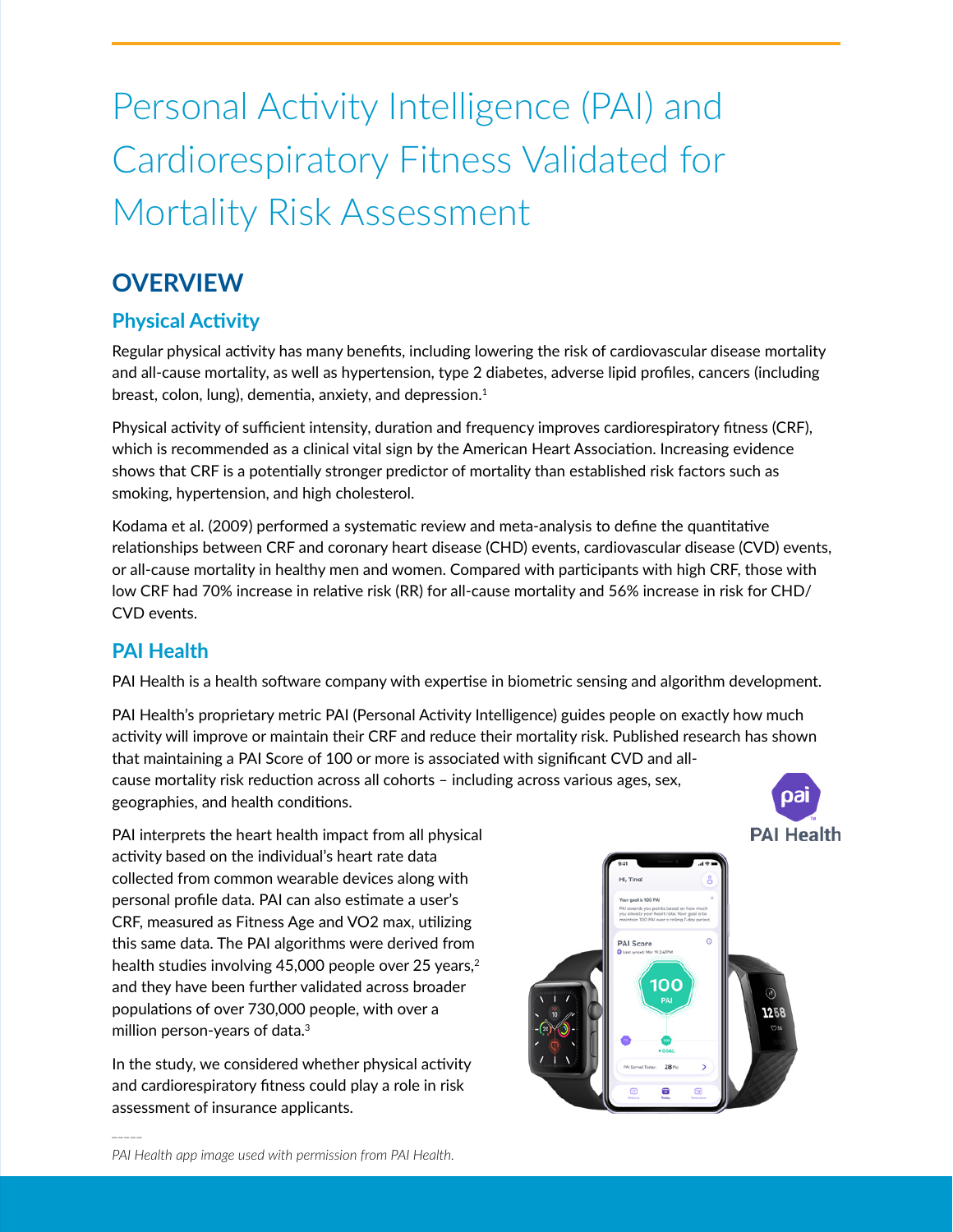# **METHODS**

# **Study Population**

We obtained data from the U.S. National Health and Nutrition Examination Survey (NHANES) cycles conducted from 1999-2014 with mortality experience observed through 2015.4 To reflect consumers of insurance, we set inclusion criteria of ages 20-80 and household income to poverty level ratio (PIR) ≥1. The study sample included 25,014 lives and 2,080 deaths, comprising 208,428 person-years of exposure.

**Figure 1 – Number of Lives and Deaths in the Original Dataset and the Data Used in the Study**



## **CRF and PAI Score Estimation**

The NHANES protocol for these cycles contains the elements that PAI Health used to estimate both CRF (eCRF) in three categories and PAI Score in points. These elements are age, sex, weight, height, resting heart rate and a diary of physical activity. To avoid influencing the results, PAI Heath was not given information about the source of the data or the mortality status of the participants.

## **Life Insurance Underwriting Simulation**

We simulated simple life insurance underwriting of the study population. To construct the aggregate standard risk population, we applied Gen Re's SOURCE-Life underwriting manual to more than 20 clinical laboratory tests typically found in insurance labs. We then applied build, personal history and family history to further stratify the standard population into two non-smoker risk classes and two smoker risk classes, using representative criteria found in the "Report of the SOA Underwriting Criteria Team."5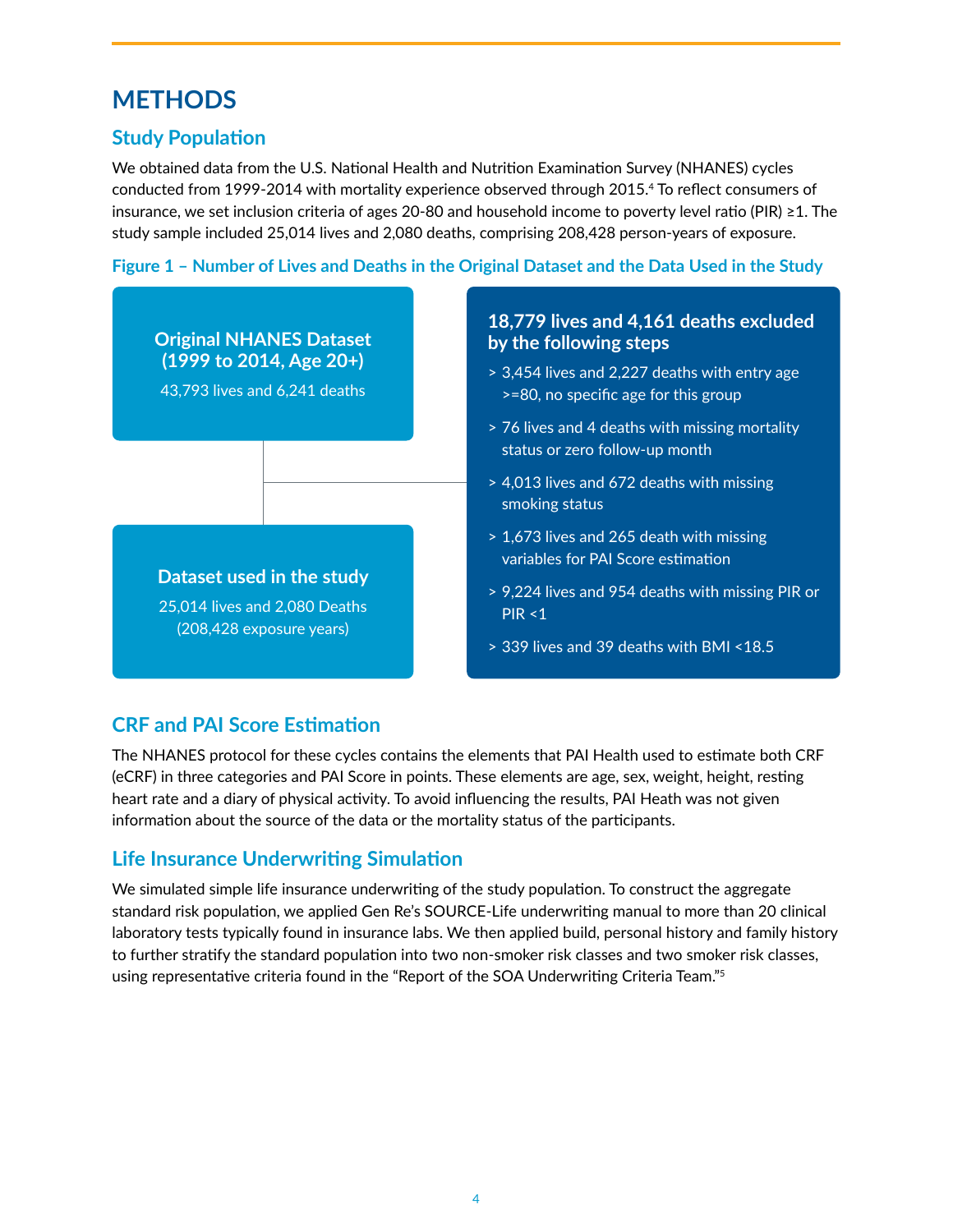## **Summary Statistics**

**Table 1 – Study Population**

|                                            | <b>Female</b> | <b>Male</b> |
|--------------------------------------------|---------------|-------------|
| <b>Number of participants</b>              | 12,521        | 12,493      |
| Follow-up years, mean                      | 8.9           | 8.6         |
| Age, mean                                  | 47.3          | 48.3        |
| <b>BMI, mean</b>                           | 29.3          | 28.8        |
| <b>Smoking Status, N (%)</b>               |               |             |
| Non-smoking                                | 10,425 (83)   | 9,022 (72)  |
| <b>Smoking</b>                             | 2,096(17)     | 3,471 (28)  |
| <b>Simulated Underwriting Class, N (%)</b> |               |             |
| Preferred                                  | 2,645(21)     | 2,999(24)   |
| <b>Residual</b>                            | 7,029 (56)    | 6,528(52)   |
| Substandard                                | 2,847 (23)    | 2,966 (24)  |
| <b>Estimated PAI Score, N (%)</b>          |               |             |
| <b>High</b>                                | 3,543(28)     | 4,099 (33)  |
| Medium                                     | 3,406(27)     | 3,260(26)   |
| Low                                        | 5,572(45)     | 5,134(41)   |
| <b>Estimated CRF, N (%)</b>                |               |             |
| <b>High</b>                                | 4,135 (33)    | 3,711 (30)  |
| Medium                                     | 4,272 (34)    | 4,335 (35)  |
| Low                                        | 4,114 (33)    | 4,447 (36)  |

# **ANALYSIS**

To evaluate the efficacy of PAI Score and eCRF to enhance traditional underwriting, we performed both an actuarial actual-to-expected (A/E) mortality analysis and generalized linear modeling (GLM) on the study dataset.

For the basis for expected mortality, the 2015 Valuation Basic Table (VBT) Uni-Smoke Select & Ultimate ALB Tables were used. We chose an 80% confidence interval for the Poisson distribution as statistically significant at a level that is relevant to the mortality assessment and the business use.

Under the GLM, the Poisson distribution was chosen. The full dataset was split randomly into two parts: 70% as the training set to develop the model and 30% as the testing set to validate the model's performance.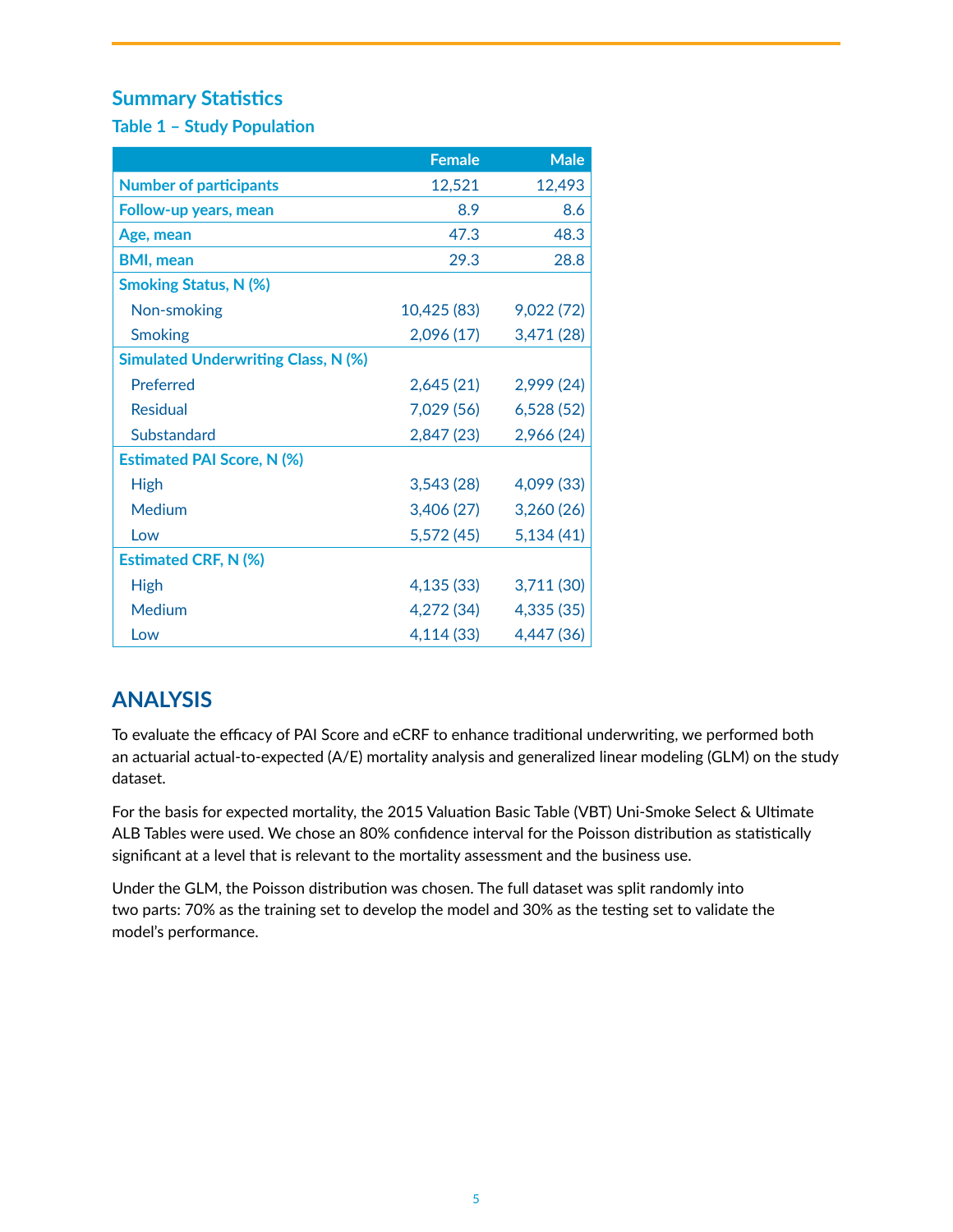# **RESULTS**

## **Actual to Expected Analysis – eCRF**

eCRF, as determined using the PAI Health algorithm, effectively differentiates mortality in non-smokers, as shown in Figure 2. Mortality is inversely correlated with eCRF, with low eCRF showing a statistically significant higher mortality than high eCRF by around 50% for non-smokers. The A/E analysis emphasizes the non-smoker groups. The smoker group was too small for meaningful conclusions.

#### **Figure 2 – Relative Mortality A/E for Non-Smokers, by eCRF**

*Reference level = Non-Smoker with High eCRF*



Figure 3 shows that eCRF stratifies risk effectively in addition to the preferred underwriting protocol. In the residual standard non-smoker group, those with high eCRF exhibit a relative mortality ratio of 112%, approximately equivalent to the overall preferred class (111% with the reference level as non-smoker with high eCRF in the Preferred class).

#### **Figure 3 – Relative Mortality A/E for Non-Smokers, by Underwriting Class and eCRF**

*Reference level = Non-Smoker with High eCRF and Preferred Class*

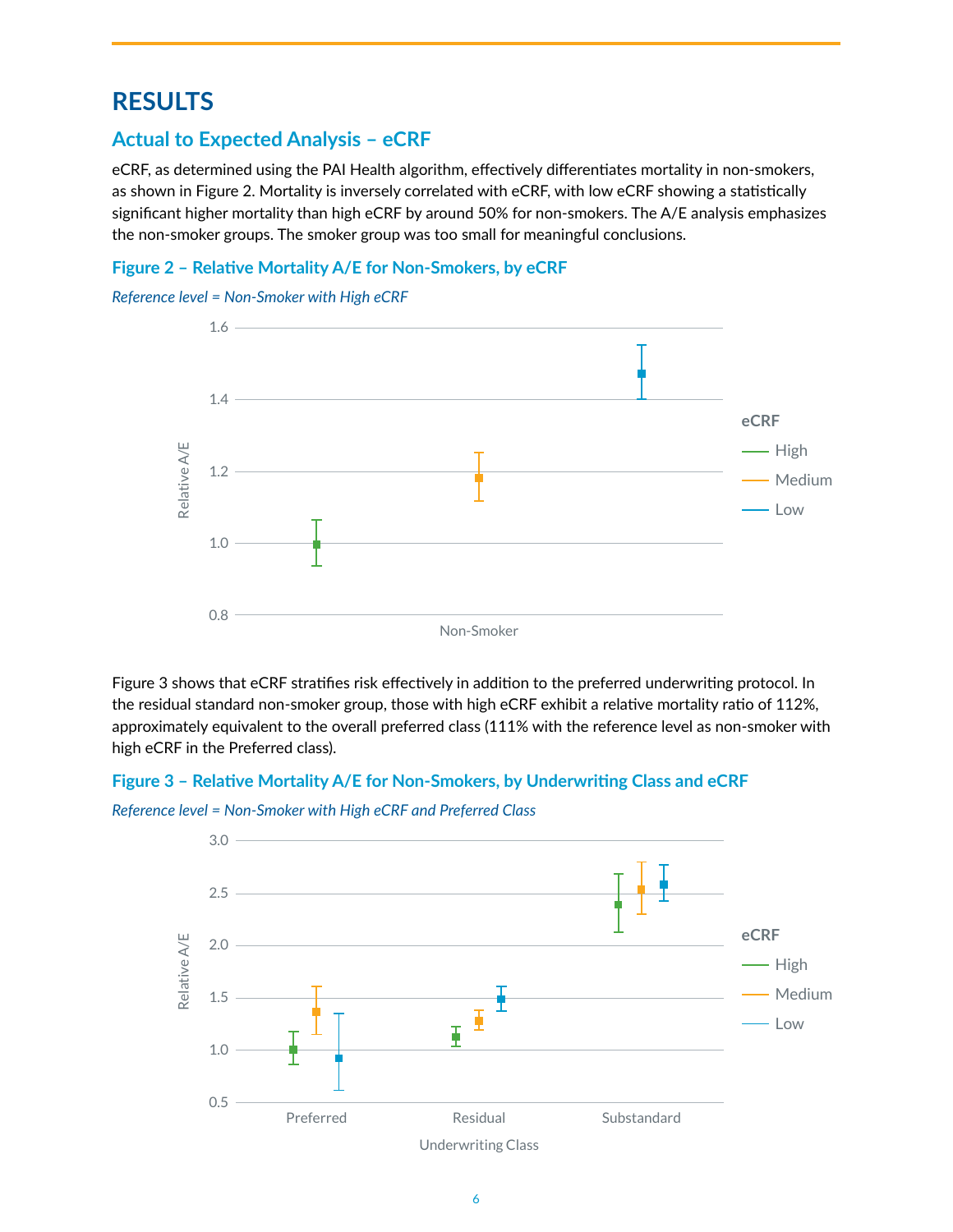#### **Actual to Expected Analysis – PAI Score**

We performed a similar analysis with stratification of PAI Score in three groups (Low, Medium and High). For non-smokers, PAI Score exhibited potentially greater power to differentiate mortality (Figure 4). The ratios of A/E in the least active group (Low) to the most active (High) were 185%. Differences between all three groups were statistically significant.

#### **Figure 4 – Relative Mortality A/E for Non-Smokers, by PAI Score**

*Reference level = Non-Smoker with High PAI Score*



PAI Score performed as well or better than eCRF to differentiate within the underwriting risk class (Figure 5). The most active group among the residual standard class experienced a relative mortality ratio of 103%, which is 17% better than the overall mortality ratio of the preferred class (123% with the reference level as non-smoker with high PAI Score in Preferred class).

#### **Figure 5 – Relative Mortality A/E for Non-Smokers, by Underwriting Class and PAI Score**

*Reference level = Non-Smoker with High PAI Score and Preferred Class*

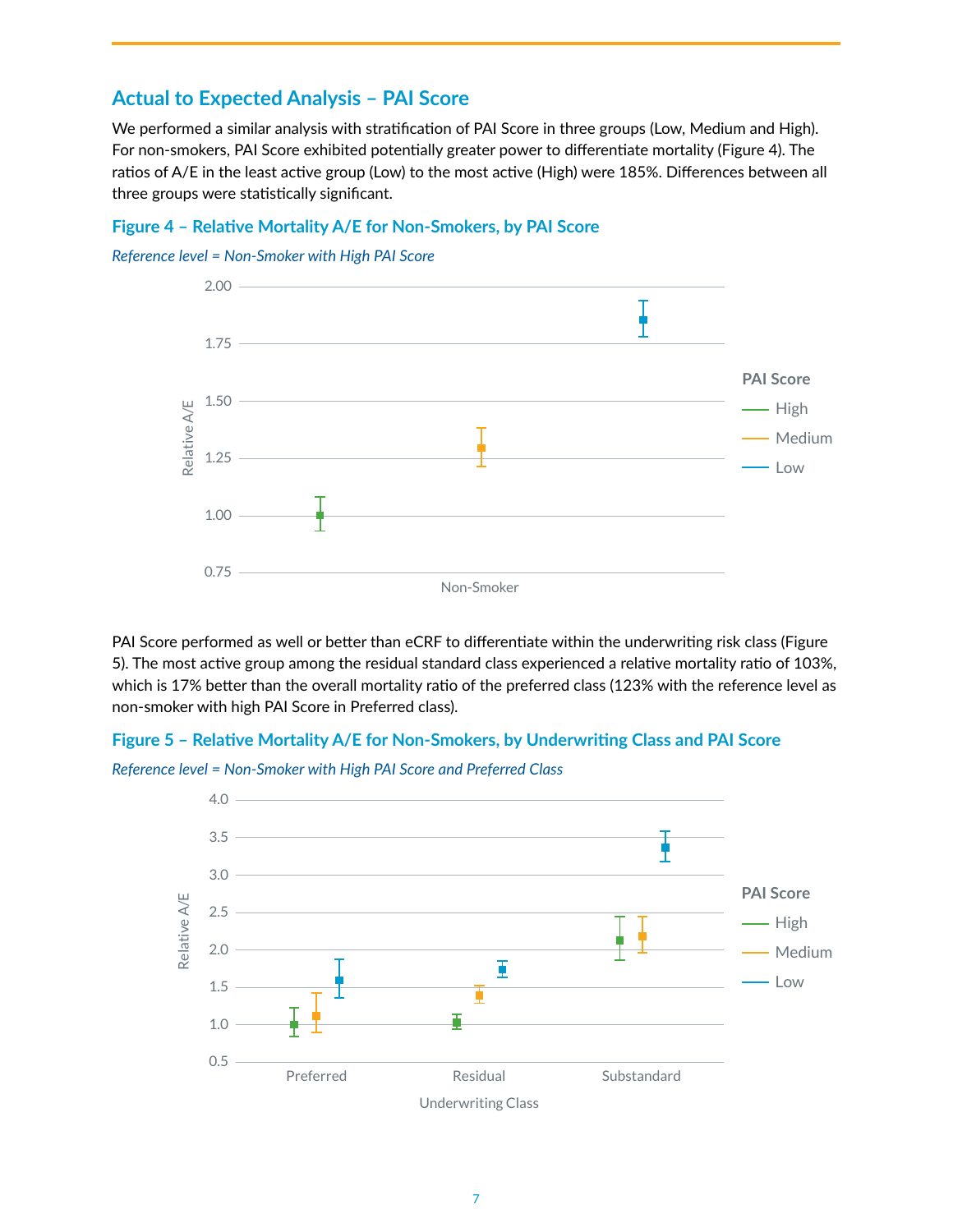#### **Generalized Linear Modeling (GLM)**

We assessed the additional mortality predictive power of PAI Health metrics by building GLMs with and without PAI Score as a predictor. The table below shows the variables used in the two models and the area under the curve (AUC) for model comparison purpose.

| <b>Variables</b>          | <b>Model 1</b> | Model 2* |
|---------------------------|----------------|----------|
| Gender                    |                |          |
| <b>Attained Age</b>       |                |          |
| <b>Calendar Year</b>      |                |          |
| <b>Duration</b>           | ✔              |          |
| <b>Smoking Status</b>     | ✔              |          |
| <b>Underwriting Class</b> |                |          |
| <b>PAI Score</b>          |                |          |
| <b>AUC</b>                | 0.83           | 0.84     |

#### **Table 2 – Variables and AUC in GLM**

*\*Model 2 is Model 1 + PAI Score*

The GLM results indicate PAI Score is a significant predictor of mortality. Model 2 with PAI Score has a small improvement in AUC compared to Model 1 without PAI Score. We created a double lift chart' to compare the outcomes from the two models on the testing set. Figure 6 shows the ratio of actual to predicted by the agreement of predictions from the two models:

- > The models' predictions can diverge by as much as 30%.
- > When the predictions are different, Model 2 with PAI Score has better predictive power in most cases, i.e., the actual over predicted ratios are closer to 1.

#### **Figure 6 – Double Lift Chart to Compare the Outcomes**

*\_\_\_\_\_*



The A/E analysis shows eCRF discriminates the risks in the residual standard group effectively (Figure 3); however, eCRF was not included in the final GLM model due to the possible multicollinearity of the dataset. According to the correlation statistics, eCRF has medium level association with both Underwriting Class and PAI Score. This multicollinearity issue may be overcome when more data is available.

*i The double lift chart was created by sorting the test data by ratio of Model 2 prediction to Model 1 prediction, and subdividing sorted data into quantiles with equal exposure, then calculating the ratio of actual to model prediction of each model in each quantile.*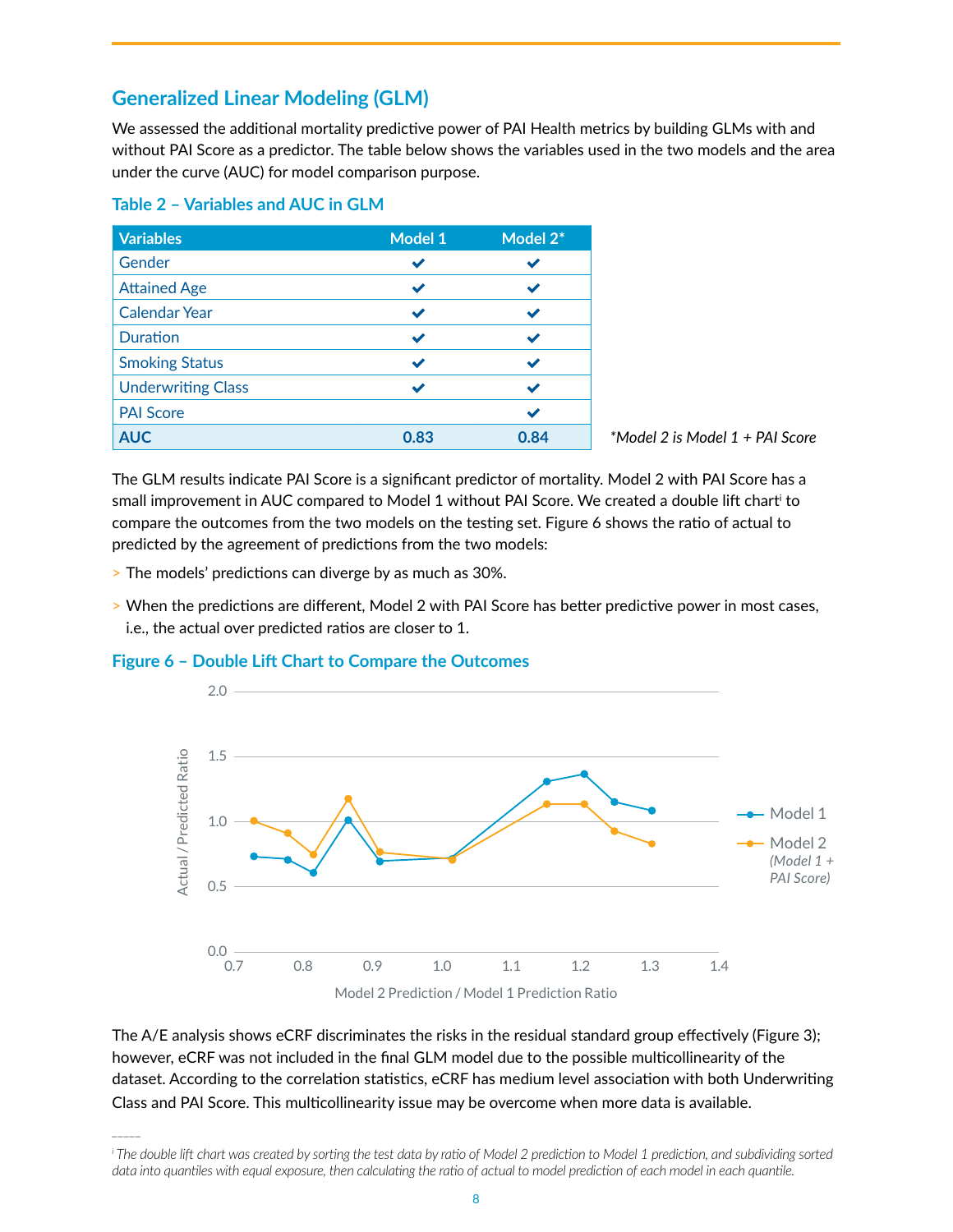## **PAI Score vs. Step Count**

One NHANES survey provides counts of steps of participants for one week. In this subset, where we had both PAI Score and step count, we compared mortality experience. Figures 7 and 8 show PAI Score can differentiate among the non-smoking risks better than step count. Step count did not differentiate between high and intermediate activity. Both measurements distinguish the least active cohort well. The correlation between PAI Score and step count is small, according to the correlation analysis.

This result, which may appear paradoxical, is due to a fundamental difference between PAI Score and step count. First, PAI Score measures activity by increase in heart rate and therefore captures all forms of activity, including those that produce minimal step counts, such as biking or swimming. Second, PAI Score captures two dimensions of the exercise data in a combined score: intensity and amount of exercise. By contrast, step count only captures one: the amount.

#### **Figure 7 – Relative Mortality A/E for Non-Smokers, by PAI Score**



*Reference level = Non-Smoker with High PAI Score*



*Reference level = Non-Smoker with High Daily Steps*

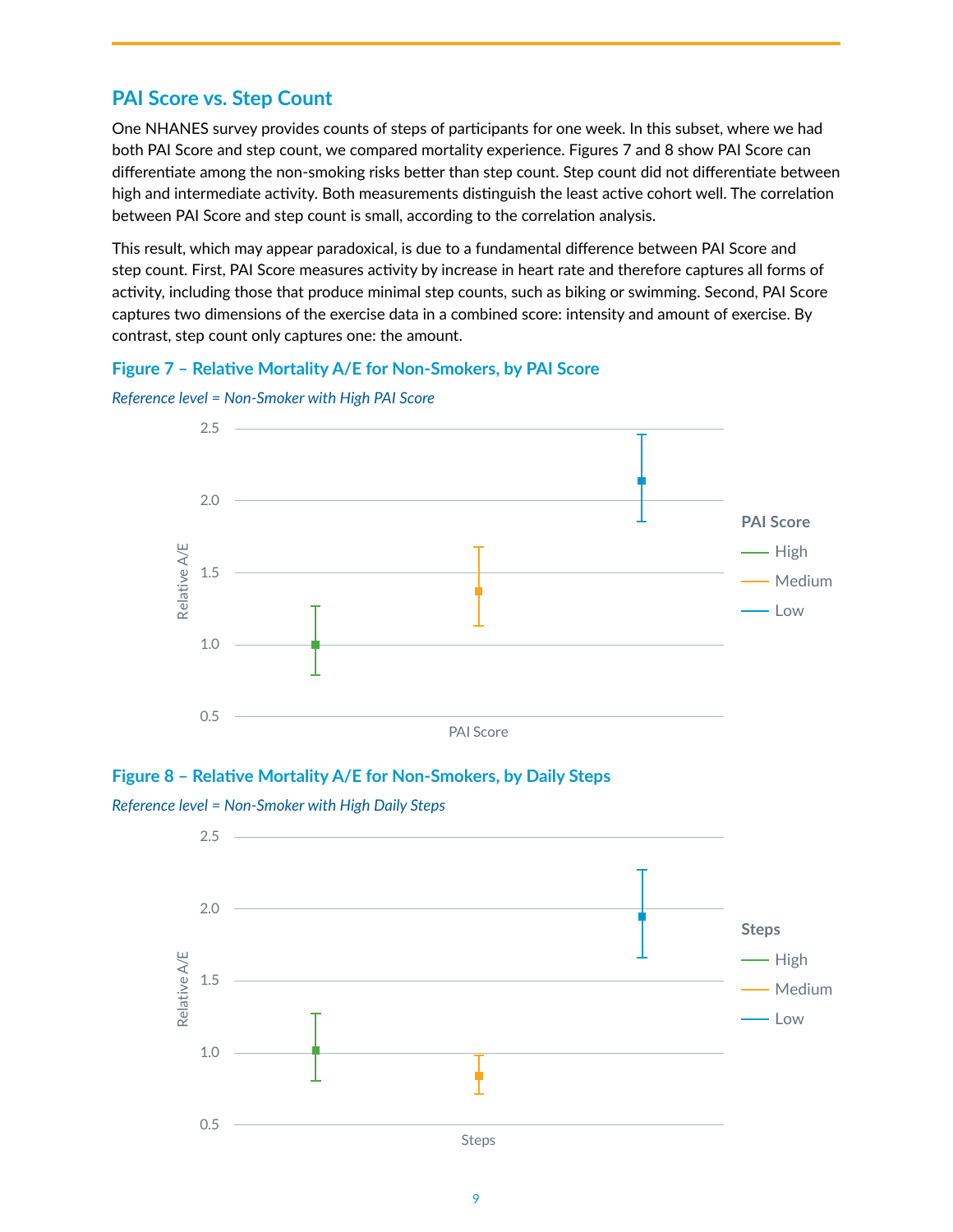# **CONCLUSIONS**

Application of PAI Health assessment of eCRF and PAI Score confirms that both measures effectively discriminate mortality risk in the NHANES population.

Our research validated four key features that are critical for using PAI Health metrics in an insurance setting:

- > Data from the general population for those who use a fitness device with heart rate monitoring allows determination of eCRF and PAI Score.
- > PAI Health metrics correlate with mortality.
- > PAI Health metrics assess mortality risk independently of traditional underwriting factors.
- > One-time assessment of eCRF or PAI Score predicts mortality risk for many years.

Contact your Gen Re representative to learn more about using PAI Health metrics and software solutions.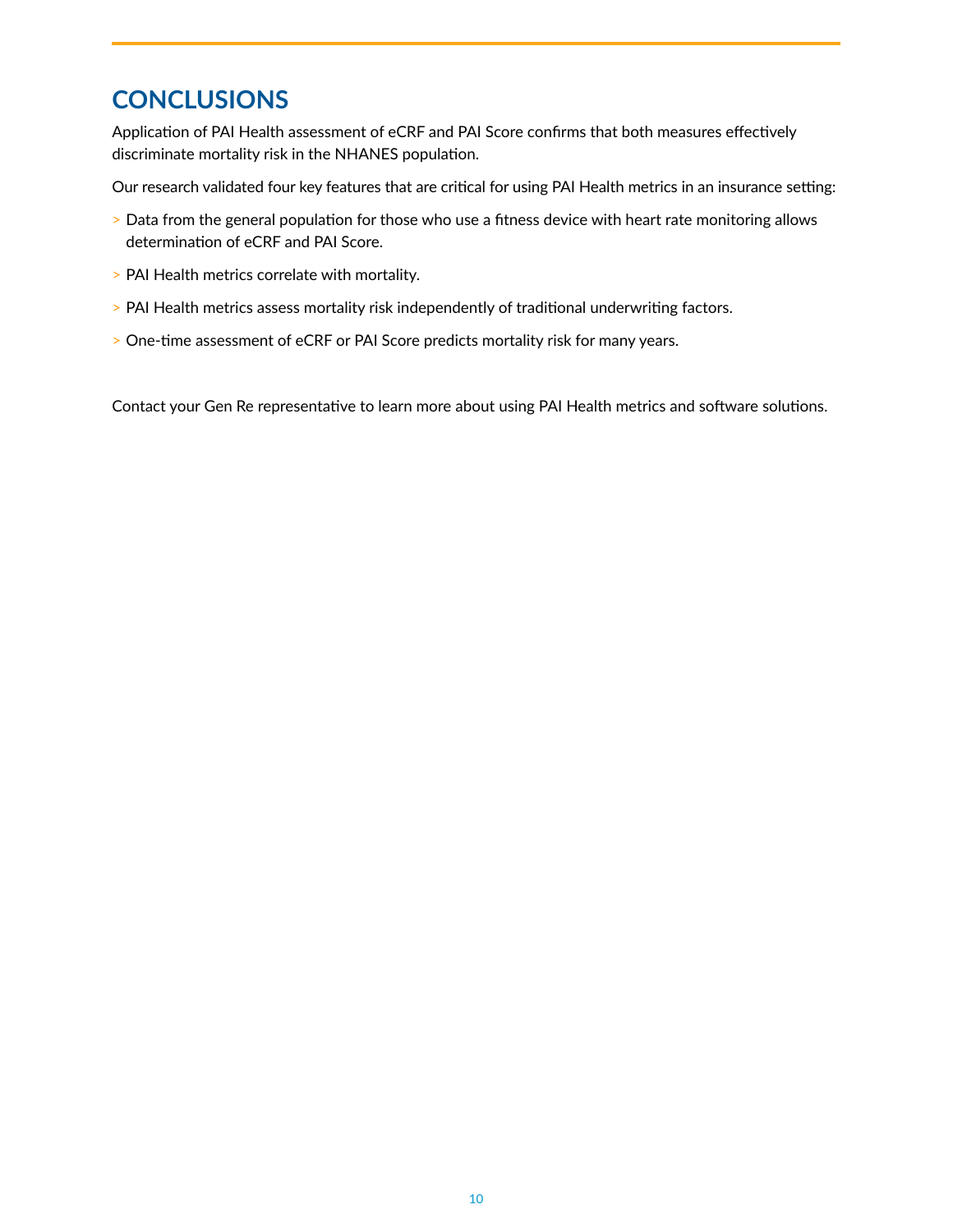#### **Endnotes**

- 1. Piercy KL, Troiano RP, Ballard RM, et al. The physical activity guidelines for Americans. JAMA. 2018;320(19):2020-2028.
- 2. https://www.sciencedirect.com/science/article/pii/S0002934316310695.
- 3. https://www.sciencedirect.com/science/article/pii/S0033062020301134#ab0005, https://www.sciencedirect.com/science/article/abs/pii/S0033062018301890, https://www.mayoclinicproceedings.org/article/S0025-6196(18)30321-5/abstractm, https://academic.oup.com/ije/article/42/4/968/655743, https://www.ntnu.edu/cerg/vo2max.
- 4. The National Health and Nutrition Examination Survey (NHANES) is a program of studies designed to assess the health and nutritional status of adults and children in the U.S. NCHS is part of the Centers for Disease Control and Prevention (CDC).
- 5. https://www.soa.org/globalassets/assets/files/research/exp-study/research-under-criteria-report.pdf.